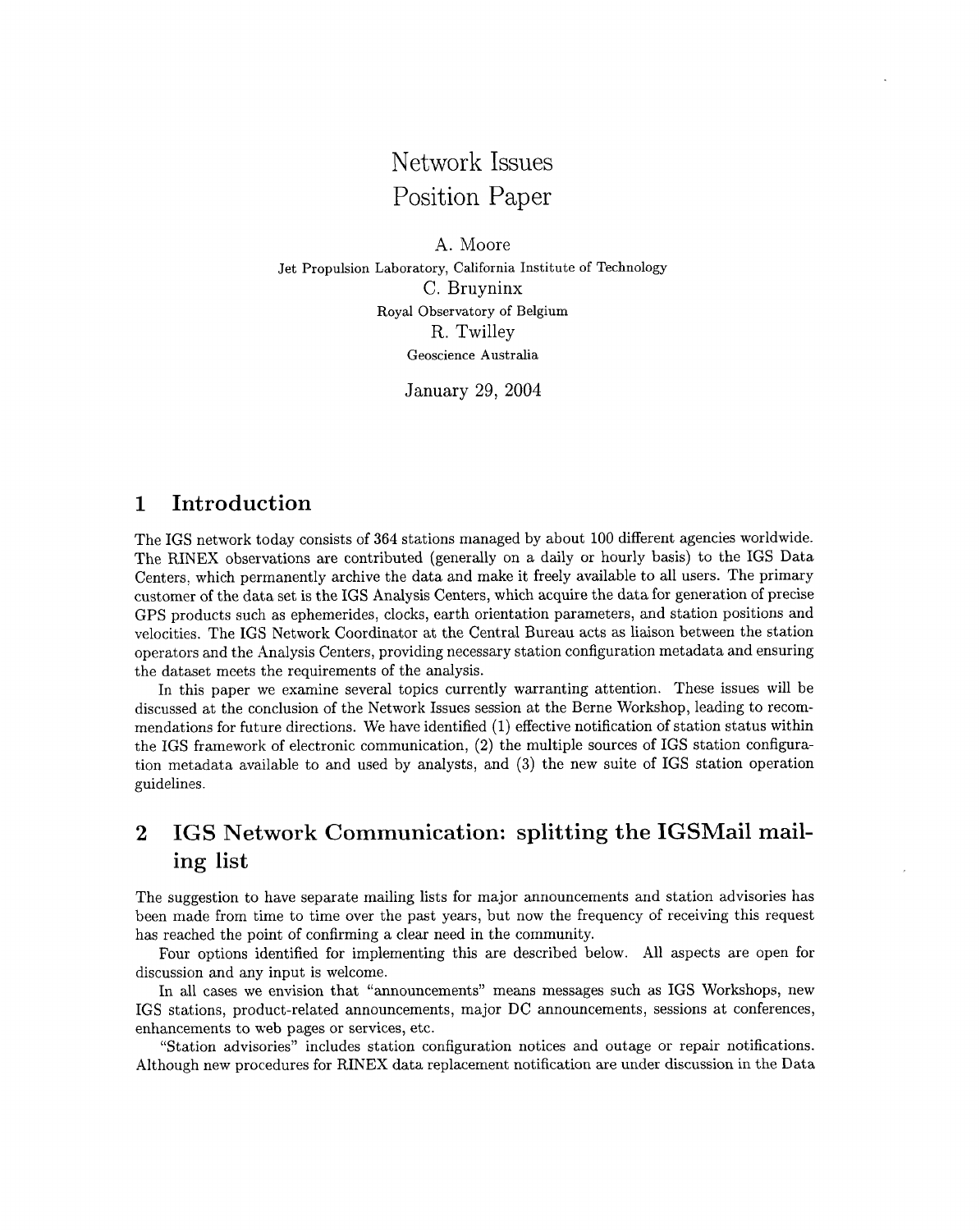Center Working Croup, data replacement messages would be sent in this mailing list until a new system is in place.

#### **Option 1**



- *0*  Move station advisories to IGSReport
- *0*  Announcements stay on IGSMail
- *0*  Must advise IGSMail subscribers to subscribe to IGSReport to continue getting station advisories
- **Pro**  *<sup>0</sup>*IGSMail is a good name for the announcement list.
	- Does not increase total number of lists
- **Con**  *<sup>0</sup>*Expect a transition period where some station advisories will be sent to IGSMail.
	- *0* CB will have to remind people to use IGSReport.
	- *0* Must update documentation and software.
	- *0* Burden is on station operators to update their procedures.
	- *<sup>0</sup>*IGSReport is perhaps a slightly unusual name for station advisories.
- Note Current IGSReport users must indicate if this is acceptable.
	- *0* This possibility was raised by G. Beutler at the 14th Governing Board Meeting.

#### **Option 2**



**IGSMail** 

```
station advisories
         IGSStation
```
- *0* Create new list "IGSStation"
- *0* Announcements stay on IGSMail
- *0* Must advise IGSMail subscribers to subscribe to IGSStation to continue getting station advisories
- **Pro**  $\bullet$  **IGSMail is a good name for the announcement list.** 
	- IGSStation is a good name for the station advisory list.
- *<sup>0</sup>*Expect a transition period where some station advisories will be sent to IGSMail. **Con** 
	- *0* CB will have to remind people to use IGSStation.
	- Must update documentation & software.
	- *0* Burden is on station operators to update their procedures.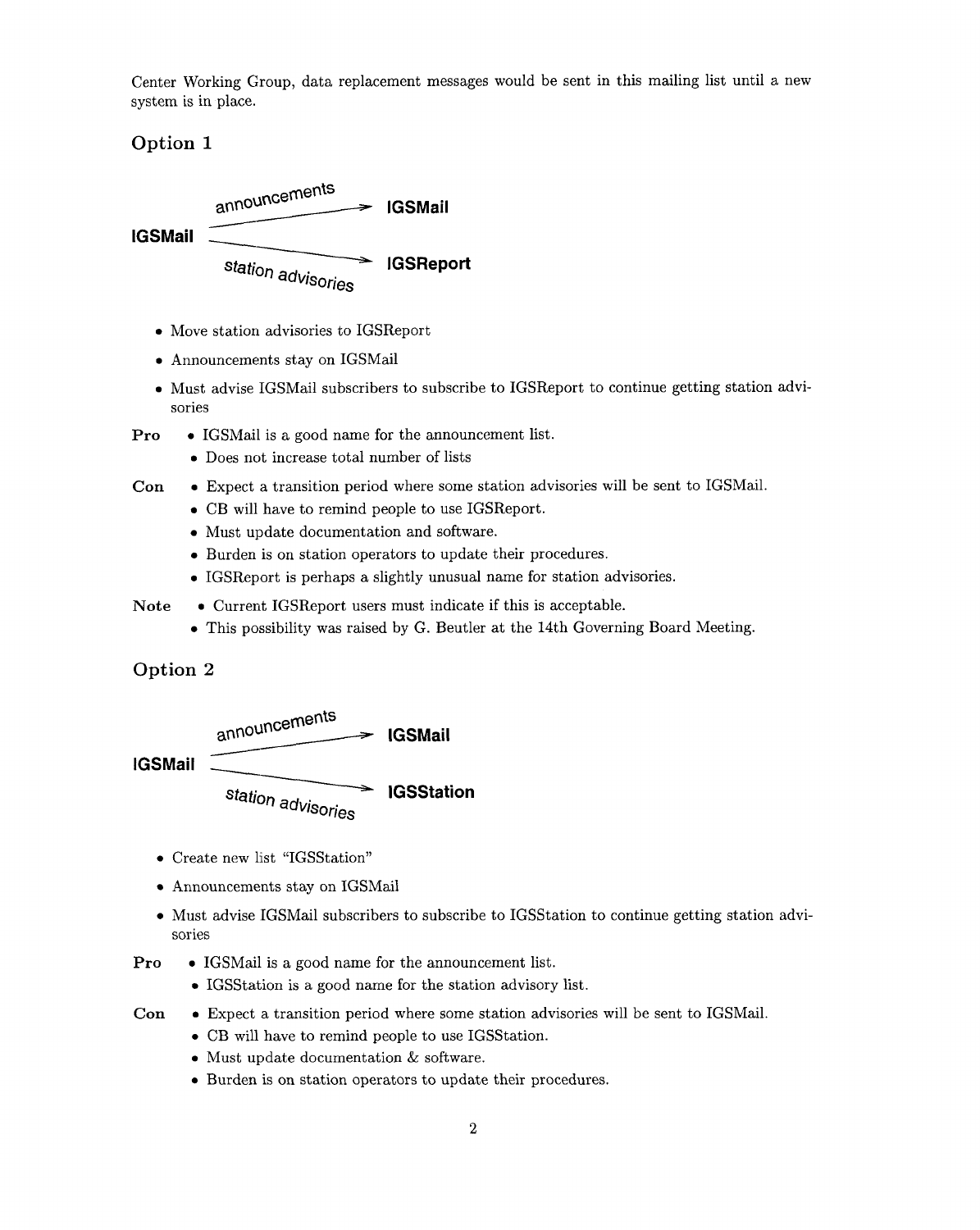**Option 3** 



- *0* Move announcements to IGSAnnounce
- *0* Station advisories stay on IGSMail
- *0* Subscribe all IGSMail subscribers to IGSAnnounce
- *0* Advise IGSMail subscribers to unsubscribe if not wanting station advisories.
- **Pro**  $\bullet$  IGSAnnounce is a good name for the announcement list.
	- *0* Will not expect stray station advisories on IGSAnnounce.
	- Little if any software to be updated.
- *0* IGSMail is perhaps not the best name for a station advisory list. **Con** 
	- *<sup>0</sup>*Expect some announcements to be sent to IGSMail.
	- *0* CB will have to remind people to use IGSAnnounce.
	- Some documentation to be updated.
	- *0* Burden is on announcement senders to remember new procedures.

#### **Option 4**



- *0* Move announcements to IGSAnnounce.
- $\bullet$  Move station advisories to IGSStation.
- *0* Decommission IGSMail (forward incoming messages to CB)
- *0* Subscribe all IGSMail subscribers to IGSAnnounce.
- *0* Advise all IGSMail subscribers to subscribe to IGSStation if wanting to receive station advisories.
- **Pro**  $\bullet$  **Good list names.** 
	- No stray messages expected.
- **Con** No more IGSMail?!  $(\uparrow)$ 
	- *0* Expect some messages to be sent to IGSMail.
	- CB has to remind people to use the new lists.
	- Must update documentation and software.
	- *0* Everyone must update their procedures.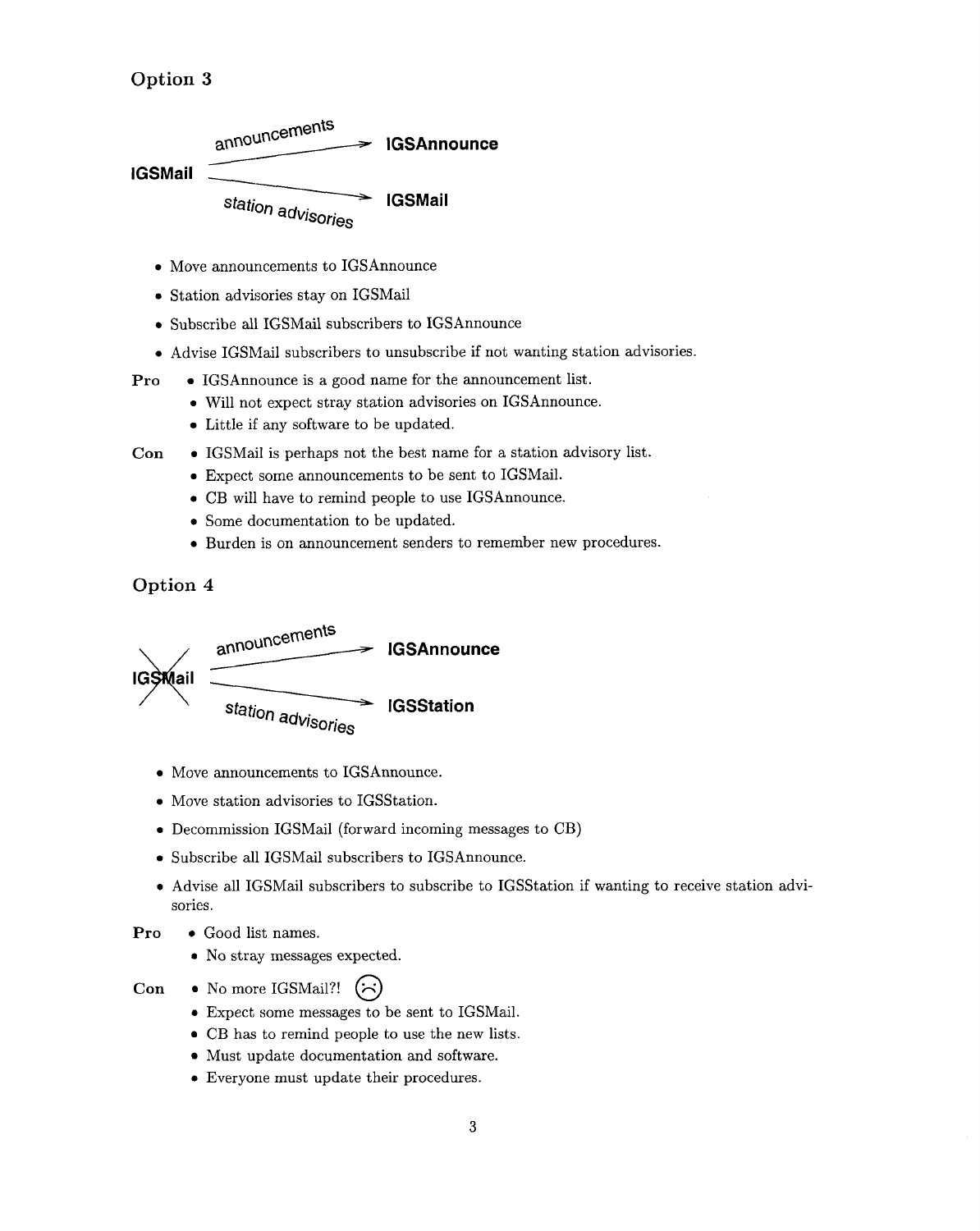### **3 IGS Station Metadata**

A brief poll of IGS Analysis Centers (AC's) and coordinators was undertaken to understand how they presently ingest station metadata into their analysis processes.

The responses differed in details, but the following can be deduced from the collection.

- Many ACs have internal databases which are compared automatically to some metadata source at the CB, but an operator examines the results and decides on updates manually.
- *0* The site logs are used directly much more than (Angie) anticipated. In fact, all of the following are used operationally in IGS analysis: site logs, igs.snx, logsum.txt, igs-Ol.pcv, NGS ant-003.pcv. JPL AC preliminary considers using only the SOPAC SITe system in the future.
- The SINEX template is not used by all ACs and may have been not well advertised since the 1998 AC Workshop in Darmstadt. Additional factors are discussed below.
- The SINEX template has some shortcomings, notably A5 serial number field and absence of former sites (the latter easy to solve).
- Several analyze IGS sites simultaneously with other sets of sites, such as a regional network (SCIGN, EUREF). It is an issue how to acquire and combine metadata for different site sets. This is what motivates JPL to turn to SITe.
- Analyzing different site sets also makes it frustrating to figure out how to do phase center offsets & variations. If getting some from NGS and some from igs-Ol.pcv, there are differences since igs-0l.pcv is not updated when new data is later taken. The antenna and analysis communities should address this.

Other comments included:

- it would be nice to know what periods of time had no data from the site log or SINEX template.
- *<sup>0</sup>*it would be useful if the SINEX template had ITRF positions & velocities.
- full automation is not really desired, because it is preferable to have critical parameters under management by humans.
- *<sup>0</sup>*changed or new log files should be available ASAP for ultrarapid analysis.
- machine readable/tabulatable codes for monument type, geology, other equipment types would be nice.

In order to understand how so many different approaches arose, we can trace the "timeline of confusion:"

**Nov 1994** "Constructing the IGS Polyhedron by Distributed Processing'' by Blewitt, Bock, and Kouba, presented at the Densification workshop (Darmstadt), says:

> The IGS Central Bureau will need to develop and enhance databases to assist AC's and AAC's. The goal should be to remove any necessity for AC's to go elsewhere for essential information. For example, it should be straightforward for T2's [now known as GNAACs] to check eccentricities in received SINEX files against official values kept by the IGSCB, and apply corrections as necessary. The IGSCB should consider a parallel set of files: one for human readability (like the station reports), and one for machine readability.

**May 1995** NCL T2/GNAAC reports in the Special Topics workshop at Potsdam that it is developing its software around the use of a "SINEX Catalogue" which is a subset of SINEX blocks to "...give the expected attributes of those stations."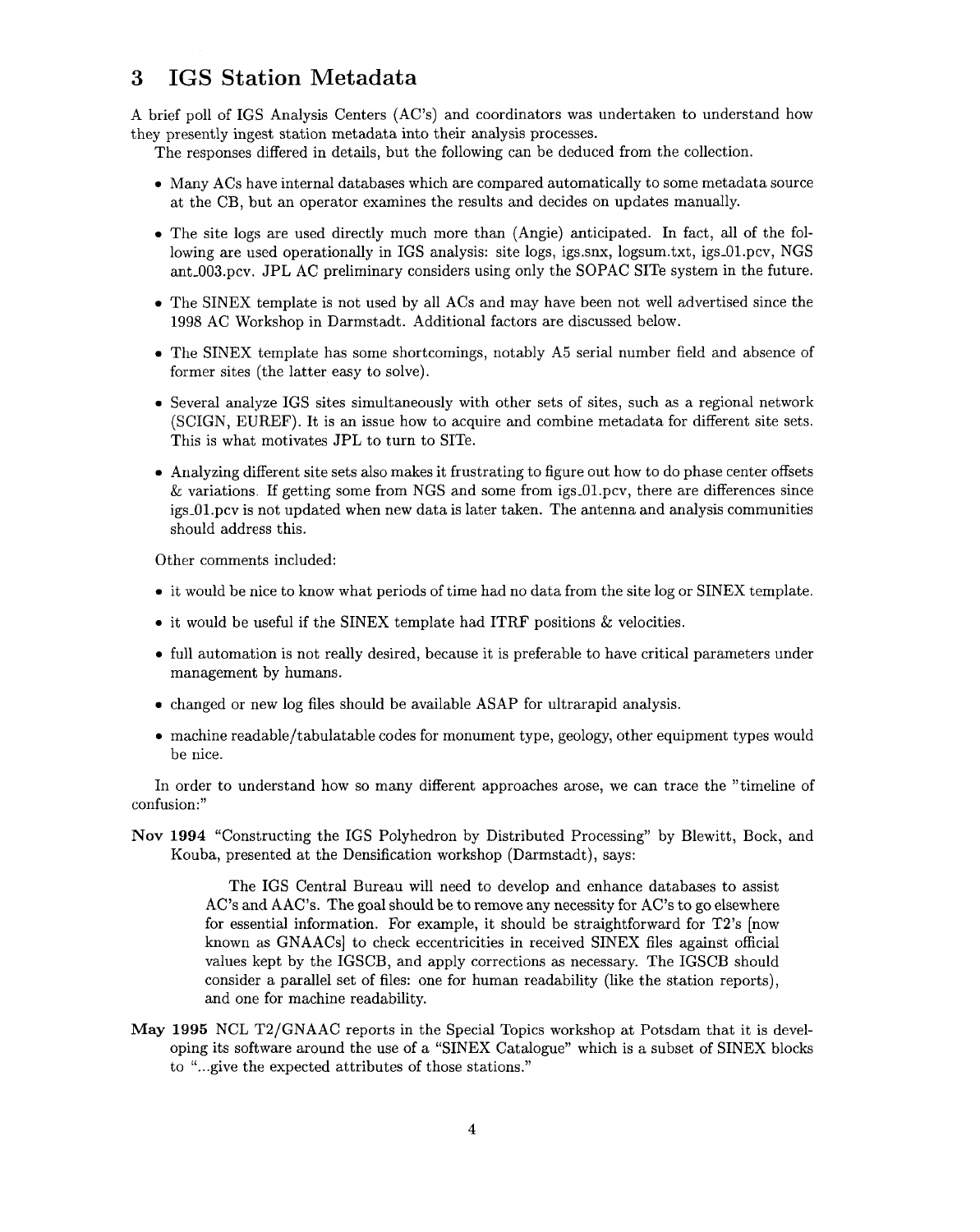**early 1996** "Status of the IGS Initiative to Densify the ITRF," by J. Kouba in the 1995 Annual Report, offers:

> ... not all ACs take the care to code antenna information correctly or even to include the mandatory SITE/ECCENTRICITY blocks. There are some persistent confusions about correct antenna heights for some stations. As already pointed out ... it is desirable that IGS CB take on the responsibility for keeping an official, electronically readable, antenna offset file. The most convenient and logical format would be the corresponding SINEX (SITE) blocks.

- Oct **1997** in IGSMail #1698, W. Gurtner offers a new file, loghist.txt, from the CB. Privately he mentions to the CB it could be used to generate a "SINEX header."
- Oct **1997** In IGSMail #1708, P. Davies announces he's making available loghist.snx, which is converted from 1oghist.txt.
- Oct **1997** An internally-archived email indicates the CB agrees with P. Davies to offer 1oghist.snx from the CB.
- **Nov 1997** An internally-archived email indicates the CB has started to generate igs.snx.

#### **What happened?**

ACs originally had to implement internal collections of station parameters. Nobody likes to un-do long-standing functional software, so much of it is still left in place. In some cases, the SINEX template was partially implemented later to cover some instances where it makes some improvement over the other options.

#### **4 Guidelines**

At the 22nd IGS Governing Board meeting, a thorough update of the IGS site guidelines was identified **as** a pressing priority for a number of reasons. The Network Coordinator formed a first draft and sent it for review by

- *0* G. Gendt (ACC)
- *0* C. Bruyninx (EPN NC)
- R. Ferland (RF Coordinator)
- *<sup>0</sup>*J. Ray (AC/RF expert)
- M. Schmidt (Site ops expert)
- *0* W. Gurtner (Author of previous guidelines)
- *0* C. No11 (DCWG Chair)

As appropriate, questions were also asked at an early stage of

- Z. Altamimi (ITRF expert)
- H. Drewes (Author ISGN guidelines)
- *0* D. Stowers (Site ops expert)
- *<sup>0</sup>*S. Schaer (AC expert)
- *0* R. Weber (GLONASS coord)